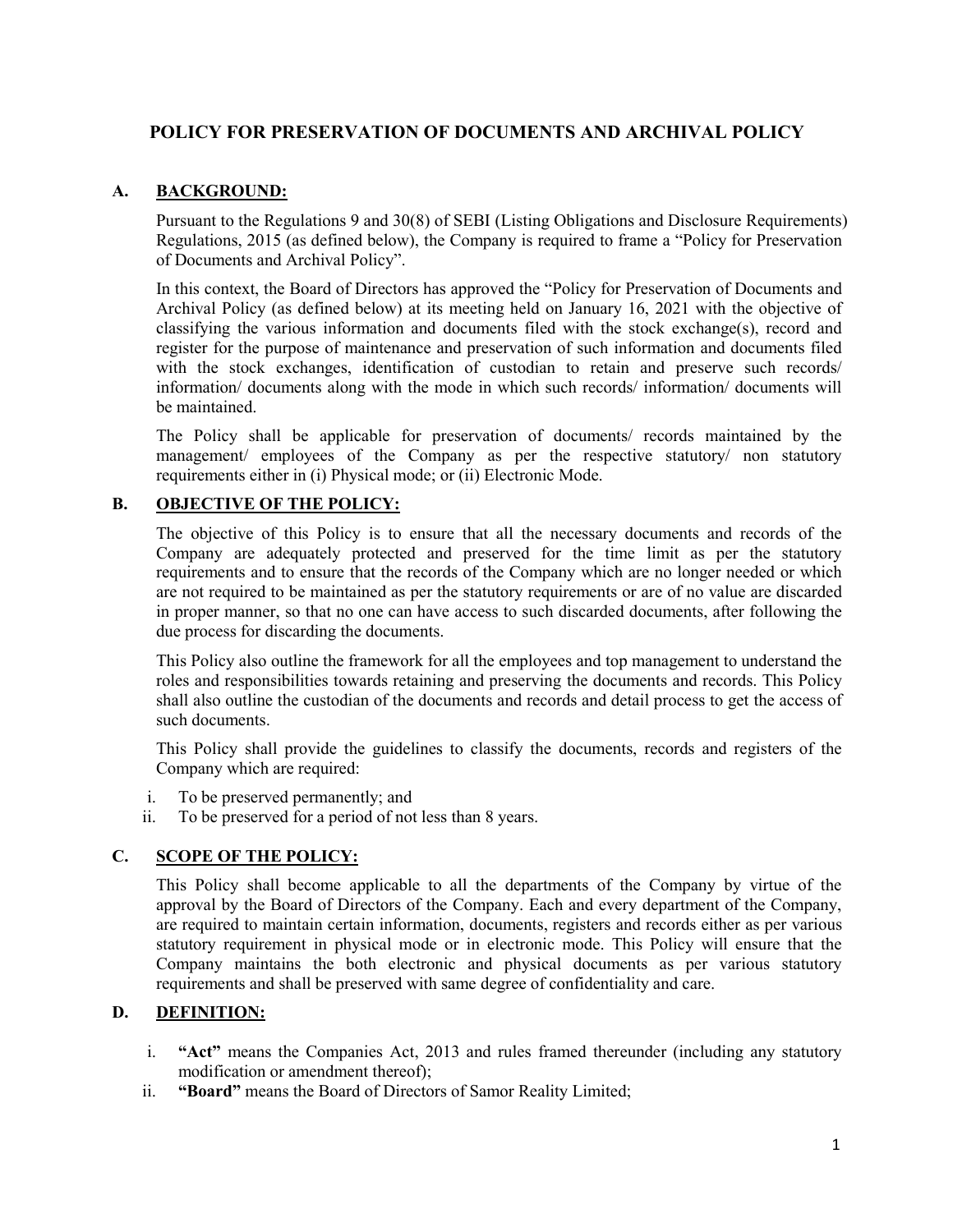- iii. **"Company"** means Samor Reality Limited incorporated as per Companies Act, 1956/ 2013;
- iv. **"Documents"** means all the business records like registers, records, papers, agreements, notices, advertisements, requisitions, order, declarations, forms, show cause notice, minutes, replies, or any other records and registers to be maintained as per the statutory requirement or in order to comply with the requirements of any applicable law, whether required to be submitted to concerned authority or sent to government department or any associates, or otherwise, and records maintained in the electronic form received or kept pursuant to the Companies Act, 2013, or under any other applicable laws for time being in force or otherwise, maintained in physical or in electronic form.
- v. **"Listing Regulations" or "LODR Regulations"** means SEBI (Listing Obligations and Disclosure Requirements) Regulations, 2015.
- vi. **"Stock Exchange(s)"** means the stock exchange where the securities of the Company is listed.<br>vii. **"Maintenance"** means keeping documents, either physically or in Electronic form.
- 
- viii. **"Preservation"** means to keep the documents under the custody of authorised person, which shall prevent the documents from being altered, damaged or destroyed.
- ix. **"Policy"** means this Policy for Preservation of Documents and Archival Policy

#### **Any other term which are not defined herein shallhave the same meaning as defined in the SEBI (LODR) Regulations, 2015, Companies Act, 2013, or any other applicable laws or regulations.**

#### **E. PRESERVATION OF DOCUMENTS:**

#### **(a) Creation of documents:**

Various documents are required to be filed as per the statutory requirements with the statutory authorities such as stock exchanges. Employees of the Company, in order to comply with the statutory requirements, may have to initiate and create number of documents and information. All employees are required to create accurate documents regarding their respective matters. The documents should:

- i. facilitate proper scrutiny of the conduct of businesses by anyone authorised to undertake such scrutiny;
- ii. protect the legal, financial and other rights of the Company, its clients, employees and any other connected person/ Company with the business of the Company;
- iii. be confidential in nature and the confidentiality of such documents shall be maintained at all the time.

#### **(b) Preservation of documents:**

The Company shall preserve all the documents as per the requirements and provisions of the Companies Act, the Secretarial Standards, LODR Regulations, and any other law, rules, regulations as may be applicable to the Company from time to time.

Every employees and top management of the Company is responsible for making and keeping the documents as may be necessary to fully and accurately record the functions, activities, transactions and affairs of the Company. They must ensure that the documents once freezed in complete aspect, shall be tamper-free and no one shall have access to any confidential information of such documents. They must further ensure that the documents are handle with care and are preserved to avoid any damage before its prescribed time limit.

#### **(c) Discarding the documents:**

Documents are created and are maintained for certain time limits which is a statutory requirement and failure to adhere to such requirement of preservation of statutory documents shall attract penalty and fine on top management. In order to avoid any legal action, it is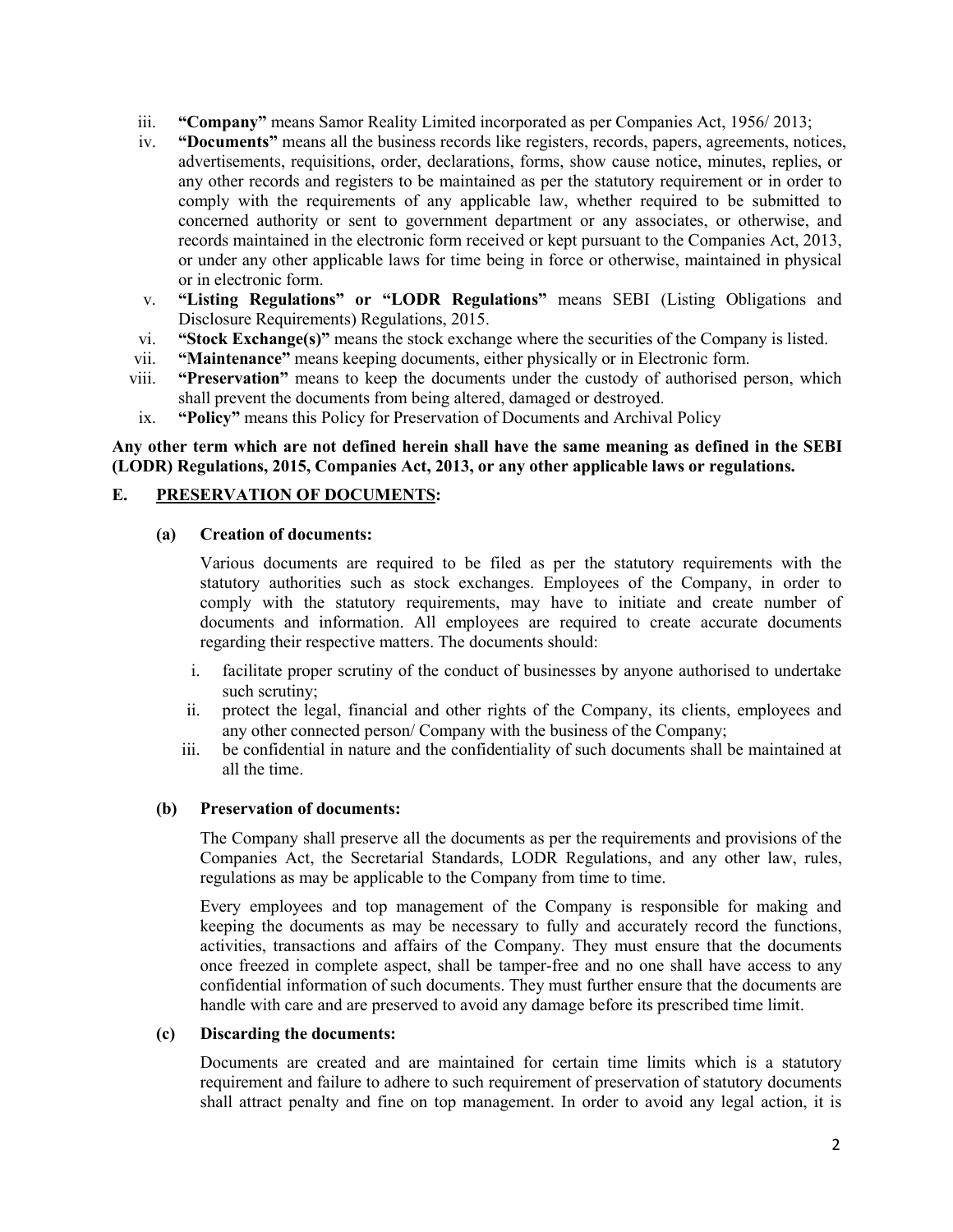necessary for the Company to maintain all the statutory documents for the time limits as prescribed and to maintain the records of documents disposed of after meeting the statutory requirements of preserving such documents.

All the documents mentioned in **"Annexure – I"** need to be permanently preserved by the Company during its entire life time.

All documents mentioned in **"Annexure – II"** which is temporary in nature must be preserved for a period not less than 8 years orsuch other period as may be prescribed under any law for the time being in force and thereafter the records can be destroyed. The details of the Documents destroyed by the Company shall be recorded in the Register for Disposal of Records to be kept by employees who are disposing the Documents in the format prescribed at **"Annexure – III"**.

### **F. CUSTODY OF THE DOCUMENTS:**

Documents which are required to be maintained and preserved by the respective head of the departments are provided in the table entailed below. Following are the list of authorised person who shall act as the custodian of the documents:

| Sr.<br>No. | <b>Documents</b>              | <b>Authorised person / Custodian</b>                           |
|------------|-------------------------------|----------------------------------------------------------------|
|            | Legal Files/Documents         | Head - Legal department                                        |
|            | Secretarial related documents | Head – Secretarial Department                                  |
|            | Tax / Accounting Records      | Chief Financial Officer                                        |
|            | of employees                  | Employment / Personal data   Head – Human Resources department |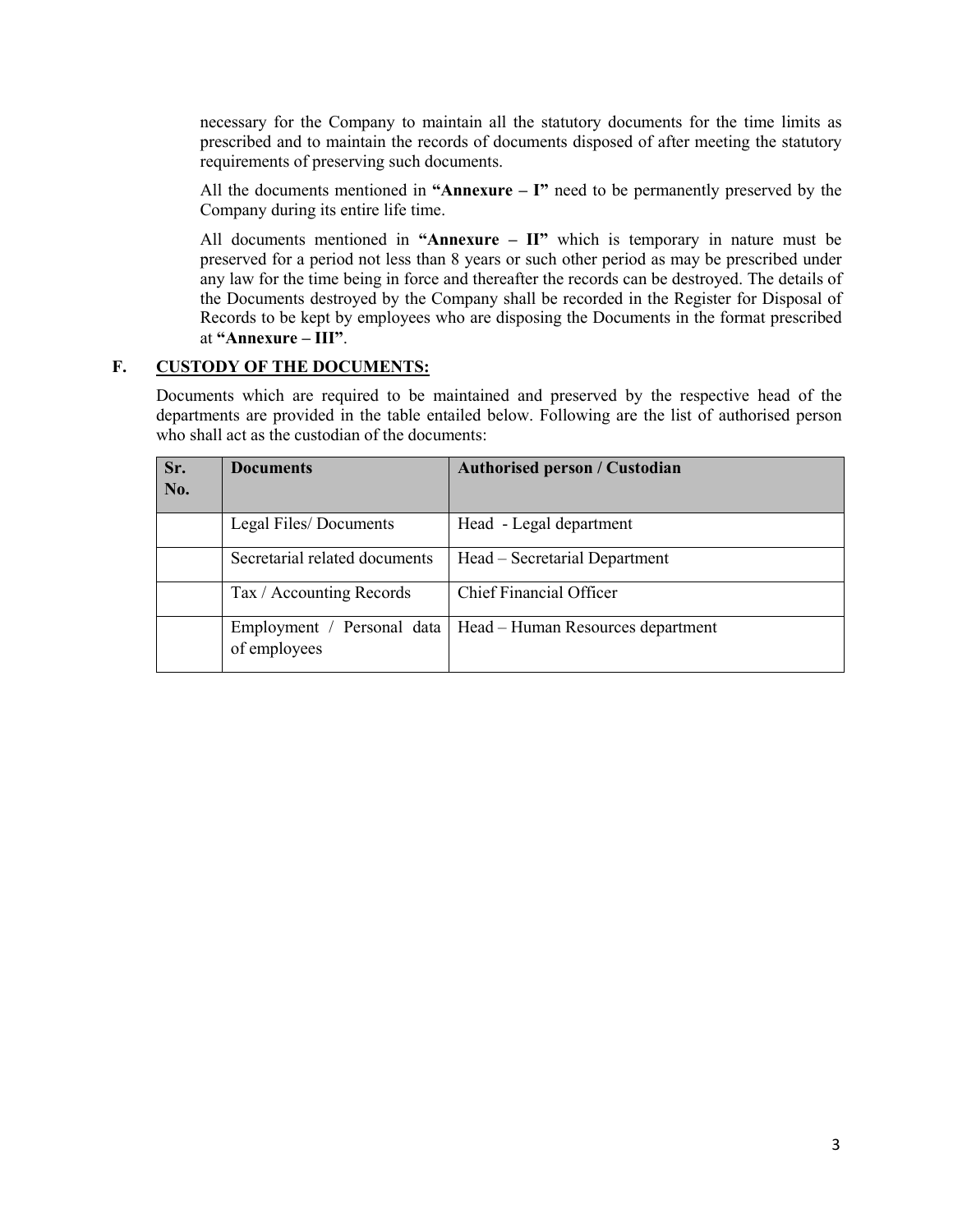### **ARCHIVAL POLICY:**

Regulation 30(8) of the Listing Regulations requires the listed companies to disclose on its website all such events or information which has been disclosed to stock exchange(s) pursuant to the various provisions of the Listing Regulations, and such disclosures shall be hosted on the website of the Company for a period of minimum 5 (five) years and thereafter as per the Policy of the Company, as disclosed on its website. The purpose of the Policy is to disseminate equal, adequate and timely information to the shareholders through the website of the Company and to enable them to track the performance/ events of the Company over regular intervals of time and provide sufficient information to enable investors to access the current status of the Company.

The website of the Company viz., [www.samor.in](http://www.samor.in) shall be reviewed on regular intervals for ensuring that all the above mentioned disclosures are available on the website of the Company as required.

#### **POLICY REVIEW:**

This Policy shall be reviewed from time to time so that the Policy remains compliant with the applicable legal requirements. The Company Secretary will keep the Policy updated as per applicable statutory guidelines.

This Policy can be modified and/ or amended only with the approval of the Board of Directors.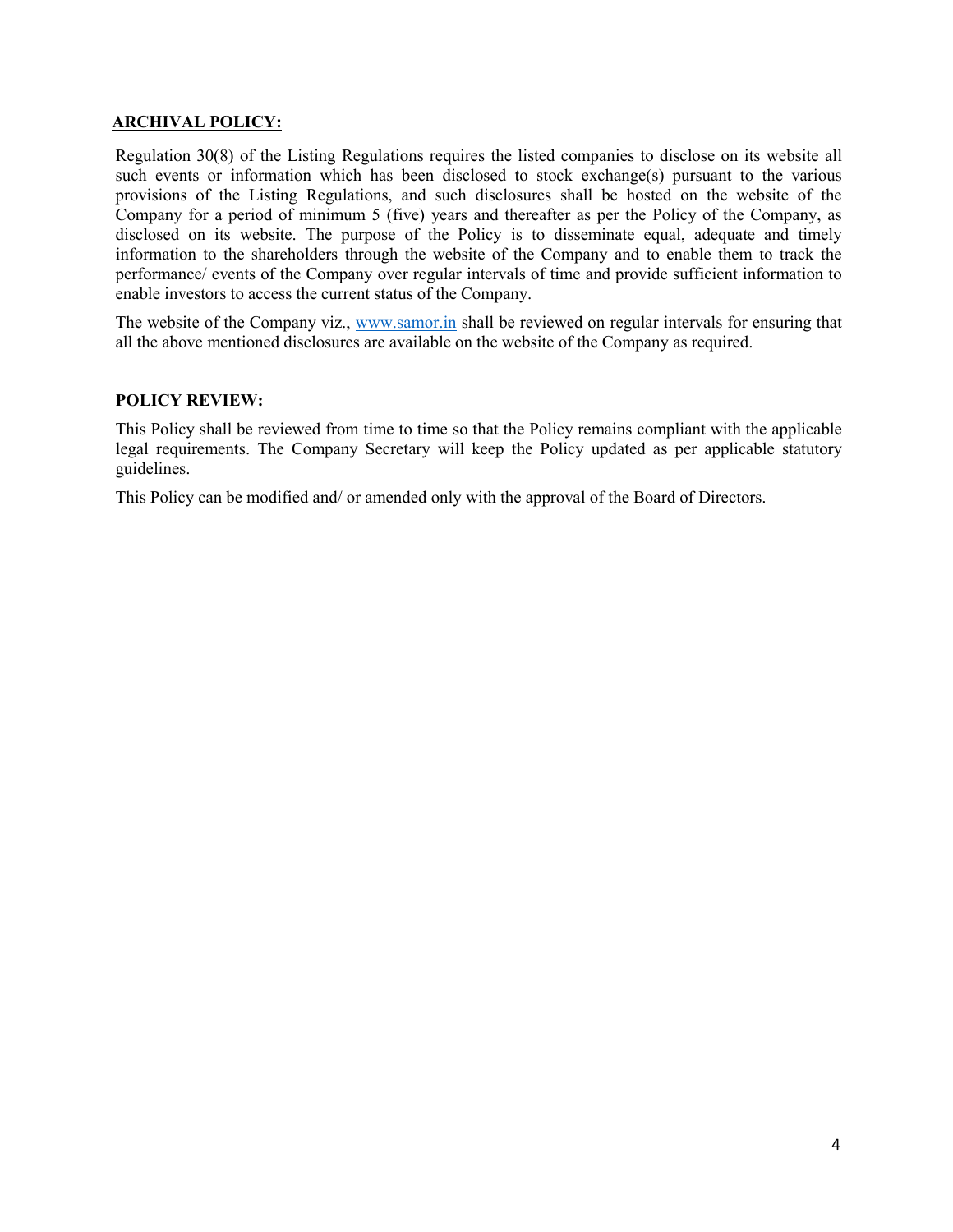# **ANNEXURE – I: DOCUMENTS TO BE PRESERVED PERMANENTLY**

Following are the list of documents which shall be preserved permanently by the Company subject to the modifications, amendments, addition, deletion or any changes made therein from time to time:

| Item No.       | <b>Records/Documents</b>                                                                                                                                                                                                                                   |  |  |  |
|----------------|------------------------------------------------------------------------------------------------------------------------------------------------------------------------------------------------------------------------------------------------------------|--|--|--|
| 1              | Certificate of incorporation                                                                                                                                                                                                                               |  |  |  |
| $\overline{2}$ | Certificate for commencement of business                                                                                                                                                                                                                   |  |  |  |
| $\overline{3}$ | Memorandum and Articles of Association (along with the amended copies)                                                                                                                                                                                     |  |  |  |
| $\overline{4}$ | Agreements made by the Company with Stock Exchanges, Depositories, etc.                                                                                                                                                                                    |  |  |  |
| 5 <sup>1</sup> | Minute Books of General Meetings, Board and Committee Meetings as per Companies<br>Act, 2013 and Secretarial Standards                                                                                                                                     |  |  |  |
| 6              | All the registers and records as per Companies Act and LODR Regulations                                                                                                                                                                                    |  |  |  |
| $\overline{7}$ | Such other records as may be required under any law from time to time                                                                                                                                                                                      |  |  |  |
| 8              | Intellectual Property Documents shall include but shall not be limited to Copyrights,<br>Trademarks, Patents, and Industrial Designs, Intellectual Property rights documents that<br>are owned by the Company shall be retained by the Company permanently |  |  |  |
| 9              | All the documents like agreements, application, stamp duty payment receipts for all the<br>properties that are owned in the name of the Company                                                                                                            |  |  |  |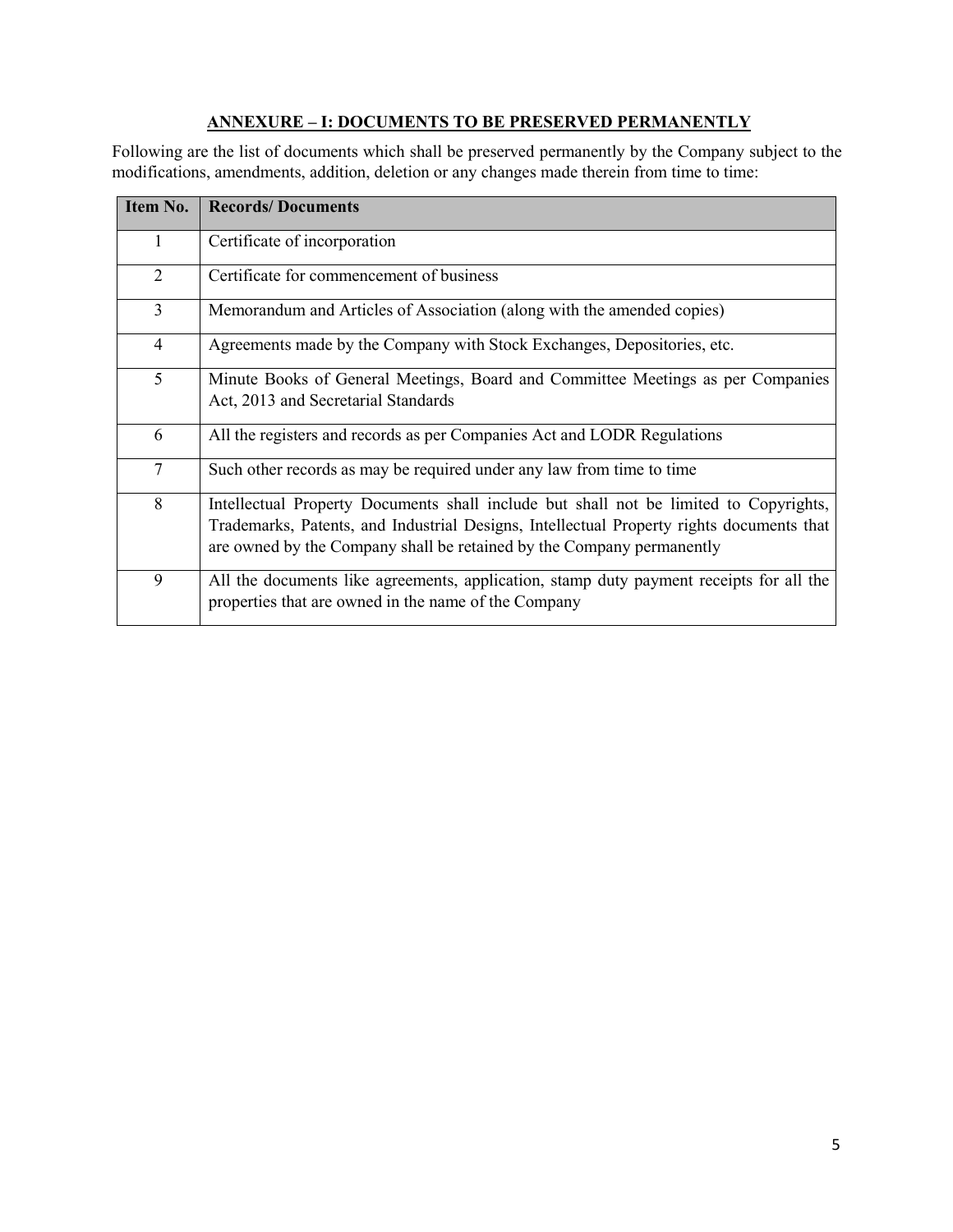| <b>Item No</b> | <b>Records / Documents</b>                                                                                                   |  |  |  |  |
|----------------|------------------------------------------------------------------------------------------------------------------------------|--|--|--|--|
| 1              | Instrument creating charge or modification (from the date of satisfaction of charge) as per<br>Companies Act, 2013           |  |  |  |  |
| $\overline{2}$ | Annual Returns as per Companies Act, 2013                                                                                    |  |  |  |  |
| $\overline{3}$ | Register of Deposits as per Companies Act, 2013                                                                              |  |  |  |  |
| $\overline{4}$ | Register of Allotment (from the date of each allotment) as per Companies Act, 2013                                           |  |  |  |  |
| 5              | Annual financial statements including Annual accounts, Directors report, -Auditors report                                    |  |  |  |  |
| 6              | Vouchers / Voucher register and books of accounts as defined under sub-section 13 of<br>section 2 of the Companies Act, 2013 |  |  |  |  |
| $\overline{7}$ | Income Tax Returns filed under Income Tax Act, 1961                                                                          |  |  |  |  |
| 8              | All notices in form MBP - 1 received from Directors and KMPs along with any<br>amendment thereto                             |  |  |  |  |
| 9              | Return of declaration in respect of beneficial interest in any share as per Companies Act,<br>2013                           |  |  |  |  |
| 10             | Copy of newspaper advertisement or publications                                                                              |  |  |  |  |
| 11             | Records relating to Court Cases / CBI Cases / Police Cases/ Civil Suits/ Labour Court<br><b>Cases/ Arbitration Cases</b>     |  |  |  |  |
| 12             | Compliance Reports received from any statutory authority                                                                     |  |  |  |  |
| 13             | Correspondences made with any statutory authority                                                                            |  |  |  |  |
| 14             | Register of Power of attorneys, if any                                                                                       |  |  |  |  |
| 15             | Forms and returns filed with RBI/MCA or with any other statutory authority                                                   |  |  |  |  |

# **ANNEXURE – II: DOCUMENTS TO BE PRESERVED FOR EIGHT YEARS**